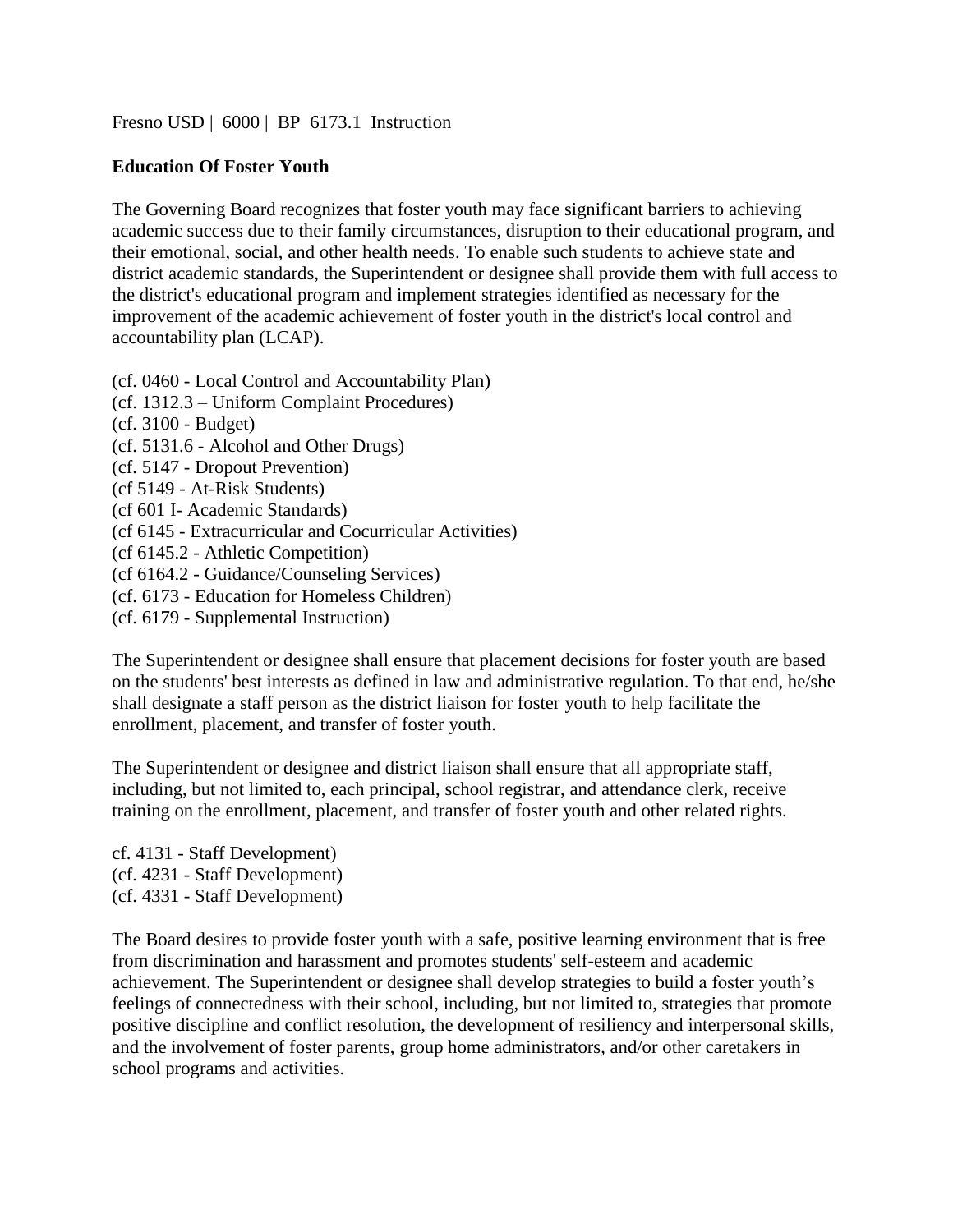- (cf. [0410](http://gamutonline.net/displayPolicy/890898/6) Nondiscrimination in District Programs and Activities)
- (cf. [0450](http://gamutonline.net/displayPolicy/352629/6) Comprehensive Safety Plan)
- (cf. 1312.3 Uniform Complaint Procedures)
- (cf. [5131](http://gamutonline.net/displayPolicy/931147/6) Conduct)
- (cf. [5131.2](http://gamutonline.net/displayPolicy/993215/6) Bullying)
- (cf. [5137](http://gamutonline.net/displayPolicy/170904/6) Positive School Climate)
- (cf. [5138](http://gamutonline.net/displayPolicy/171728/6) Conflict Resolution/Peer Mediation)
- (cf. 5144.4 Required Parental Attendance)
- (cf. [5145.3](http://gamutonline.net/displayPolicy/890899/6) Nondiscrimination/Harassment)
- (cf. 5145.7 Sexual Harassment)
- (cf. [5145.9](http://gamutonline.net/displayPolicy/171698/6) Hate-Motivated Behavior)
- (cf. [6020](http://gamutonline.net/displayPolicy/171184/6) Parent Involvement)

To address the needs of foster youth and help ensure the maximum utilization of available funds, the Superintendent or designee shall collaborate with local agencies including, but not limited to, the county placing agency, social services, probation officers, juvenile court officers, nonprofit organizations, and advocates. The Superintendent or designee shall explore the feasibility of entering into agreements with these groups to coordinate services and protect the rights of foster youth.

(cf. [1020](http://gamutonline.net/displayPolicy/171198/6) - Youth Services)

The Superintendent or designee shall regularly report to the Board on the educational outcomes of foster youth enrolled in the district including, but not limited to, school attendance, student achievement test results, promotion and retention rates by grade level, graduation rates, and suspension/expulsion rates.

(cf. [0500](http://gamutonline.net/displayPolicy/171712/6) - Accountability)

- (cf. [5123](http://gamutonline.net/displayPolicy/226660/6) Promotion/Acceleration/Retention)
- (cf. [5144.1](http://gamutonline.net/displayPolicy/909488/6) Suspension and Expulsion/Due Process)
- (cf. [5144.2](http://gamutonline.net/displayPolicy/288773/6) Suspension and Expulsion/Due Process (Students with Disabilities))
- (cf. [6162.51](http://gamutonline.net/displayPolicy/352670/6) State Academic Achievement Tests)

*Fresno Unified School District does not harass, intimidate, or discriminate on the basis of race, color, ethnicity, national origin, ancestry, age, creed, religion, political affiliation, gender, gender identity or expression or genetic information, mental or physical disability, sex, sexual orientation, parental or marital status, military veteran status, or any other basis protected by law or regulation, in its educational program(s) or employment.*

Legal Reference: EDUCATION CODE [32228](http://gamutonline.net/displayPolicy/421273/6)[-32228.5](http://gamutonline.net/displayPolicy/421277/6) Student safety and violence prevention [42238.01](http://gamutonline.net/displayPolicy/899594/6)[-42238.07](http://gamutonline.net/displayPolicy/899487/6) Local control funding formula [42920](http://gamutonline.net/displayPolicy/131686/6)[-42925](http://gamutonline.net/displayPolicy/131692/6) Foster children educational services [48645](http://gamutonline.net/displayPolicy/132207/6)[-48646](http://gamutonline.net/displayPolicy/512533/6) Juvenile court schools [48850](http://gamutonline.net/displayPolicy/137886/6)[-48859](http://gamutonline.net/displayPolicy/137890/6) Educational placement of students residing in licensed children's institutions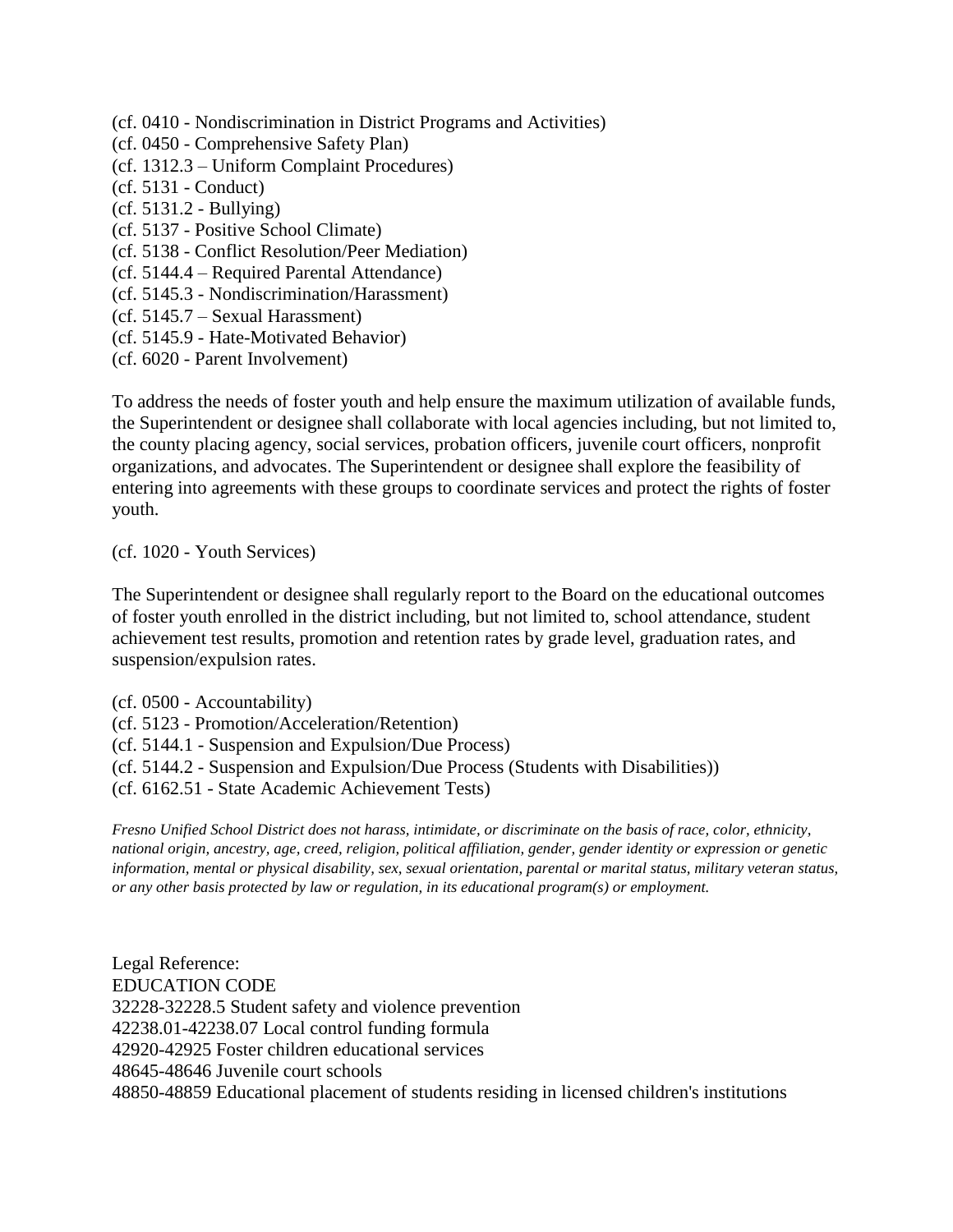[48915.5](http://gamutonline.net/displayPolicy/137528/6) Suspension and expulsion; students with disabilities, including foster youth

[48918.1](http://gamutonline.net/displayPolicy/808004/6) Notice of expulsion hearing for foster youth

[49061](http://gamutonline.net/displayPolicy/132280/6) Student records

[49069.5](http://gamutonline.net/displayPolicy/137891/6) Foster care students, transfer of records

[49076](http://gamutonline.net/displayPolicy/899462/6) Access to student records

[51225.1](http://gamutonline.net/displayPolicy/899633/6) Exemption from district graduation requirements

[51225.2](http://gamutonline.net/displayPolicy/721541/6) Pupil in foster care defined; acceptance of coursework, credits, retaking of course

[51225.3](http://gamutonline.net/displayPolicy/0/6) High school graduation

[52052](http://gamutonline.net/displayPolicy/899522/6) Definition of numerically significant student subgroups

[52060](http://gamutonline.net/displayPolicy/899612/6)[-52077](http://gamutonline.net/displayPolicy/899537/6) Local control and accountability plan

[56055](http://gamutonline.net/displayPolicy/248982/6) Rights of foster parents in special education

HEALTH AND SAFETY CODE

1522.41 Training and certification of group home administrators 1529.2 Training of licensed foster parents

[120341](http://gamutonline.net/displayPolicy/721548/6) Foster youth: school placement: immunization records

## WELFARE AND INSTITUTIONS CODE

 Children subject to jurisdiction Investigation and release of child Appointment of legal counsel Limitations on parental or guardian control [366.27](http://gamutonline.net/displayPolicy/321717/6) Educational decision by relative providing living arrangements Minors violating law; ward of court Limitations on parental or guardian control Order of care, ward of court 16000-16014 Foster care placement

UNITED STATES CODE, TITLE 20 [1415](http://gamutonline.net/displayPolicy/364374/6) Procedural safeguards; placement in alternative educational setting

UNITED STATES CODE, TITLE 29 [794](http://gamutonline.net/displayPolicy/191053/6) Rehabilitation Act of 1973, Section 504

UNITED STATES CODE, TITLE 42 670-679b Federal assistance for foster care programs [11431](http://gamutonline.net/displayPolicy/191744/6)[-11435](http://gamutonline.net/displayPolicy/191749/6) McKinney-Vento Homeless Assistance Act

Management Resources: CSBA PUPLICATIONS Educating Foster Youth: Best Practices and Board Considerations, Policy Brief, March 2008 AMERICAN BAR ASSOCIATION PUBLICATIONS Mythbusting: Breaking Down Confidentiality and Decision-Making Barriers to Meet the Education Needs of Children in Foster Care, 2005 CALIFORNIA CHILD WELFARE COUNCIL Partial Credit Model Policy and Practice Recommendations